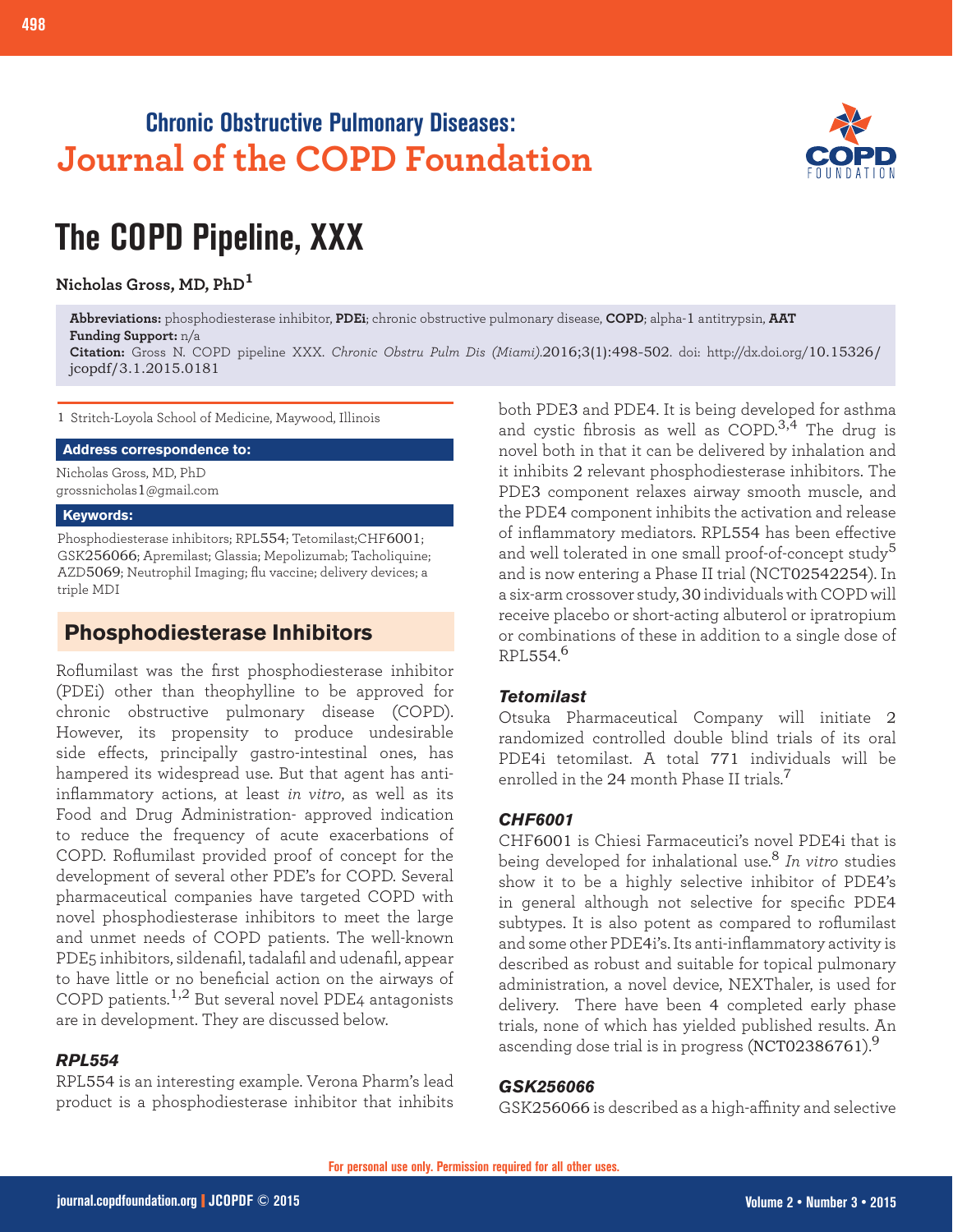inhibitor of PDE4 with equal affinity for each of the 4 PDE4 isoforms.10 Its potency is at least as great as that of other PDE4i's. When delivered intra-tracheally to rodents it inhibited induced pulmonary neutrophilia with greater potency than fluticasone. One Phase II study of GSK256066 for COPD, a randomized, doubleblind, placebo controlled study in 104 patients has been completed (NCT 00549679), and published. $11$  The drug was delivered by inhalation and was well accepted without an increase in gastro-intestinal disturbances. Lung function was marginally improved. The drug is also in 8 studies for asthma, allergic rhinitis, and endotoxin induced airways inflammation.

#### *Apremilast*

Apremilast, a PDE4 inhibitor from Celgene, is being developed for a number of other inflammatory conditions including possibly COPD, $3$  (but if so, has not registered for that indication in clinicaltrials.gov. Similarly, Asubio has a PDE4/7 inhibitor in development that might be of interest in  $\text{COPD}$ <sup>3</sup> but it is also not yet registered in clinicaltrials.gov.

#### **Other Drug News**

#### *Glassia*

A clinical trial by Kamada, Ltd. (NCT02614872) will undertake a randomized open-label Phase II study of 30 alpha-1 antitrypsin (AAT) deficient individuals undergoing lung transplantation.<sup>12</sup> Half of the individuals will receive Kamada's AAT Glassia in addition to usual care. The remainder will receive usual care. The primary outcome will be the percentage of individuals experiencing any treatment-emergent serious and/or non-serious adverse events regardless of causality.

#### *Mepolizumab*

Mepolizumab is a monoclonal antibody that inhibits IL-5. It was approved by the Food and Drug Administration in November 2015 for the maintenance treatment of severe asthma that has an eosinophilic phenotype when patients are not well controlled despite usual asthma therapy.13 Its brand name is Nucala. It has been known for some years that in patients with COPD the frequency of acute exacerbations of COPD may also be reduced by mepolizumab.14 In the cited publication, the frequency of hospitalizations for acute exacerbations of COPD was reduced approximately 50%. Other

studies estimate that 20% of COPD patients with asthma may have an eosinophilic component to their airway disease.15 Consequently, clinical trials with mepolizumab for COPD are in progress. The developer, GlaxoSmithKline, has 2 similar multicenter Phase III studies of the drug in progress (NCT02105948 and NCT02105961).16,17 The drug will be administered as an add-on to usual therapy and the primary outcome is the frequency of acute exacerbations. A smaller study from McMaster University with sputum eosinophil counts as the endpoint has recently been completed (NCT01463644).<sup>18</sup> The agent is administered by injection on a monthly basis. Adverse events include headache and local injection reactions.

#### *Reslizumab*

Concerns about the safety of a different anti-IL5 biologic, reslizumab (Teva), have been raised and were discussed at a Food and Drug Administration Advisory Committee meeting last December. Their comments are not available at the time of writing. Five cases of anaphylaxis and some cases of muscle disorders were reported in the Phase III studies.

#### *Tacholiquine*

Tacholiquine is a preparation containing tyloxapol, a surface-active ingredient. Tacholiquin (sic) has been available as an inhaled mucolytic agent for several decades. A randomized, double-blind, placebo controlled Phase IV trial (NCT02515799) has just been completed.<sup>19</sup> It involved 27 COPD patients over 3 weeks; the primary endpoint was sputum weight. No results are available as yet.

#### *AZD5069*

AZD5069 is a small molecule CXCR2 inhibitor. CXC is predominantly expressed on neutrophils and mediates the migration of neutrophils to inflammatory sites. It is considered to be an appropriate target for inflammation. In 2 recently published controlled trials, AD5069 was administered orally to healthy volunteers<sup>20</sup> and patients with moderate to severe COPD.<sup>21</sup> The agent was "well tolerated" by the patients and will, presumably, proceed to further COPD studies. The agent is also in early phase trials for asthma and some malignancies.

#### *Neutrophil Imaging in COPD*

Clinical trial NCT02551614 is an "exploratory study to develop an imaging platform for the assessment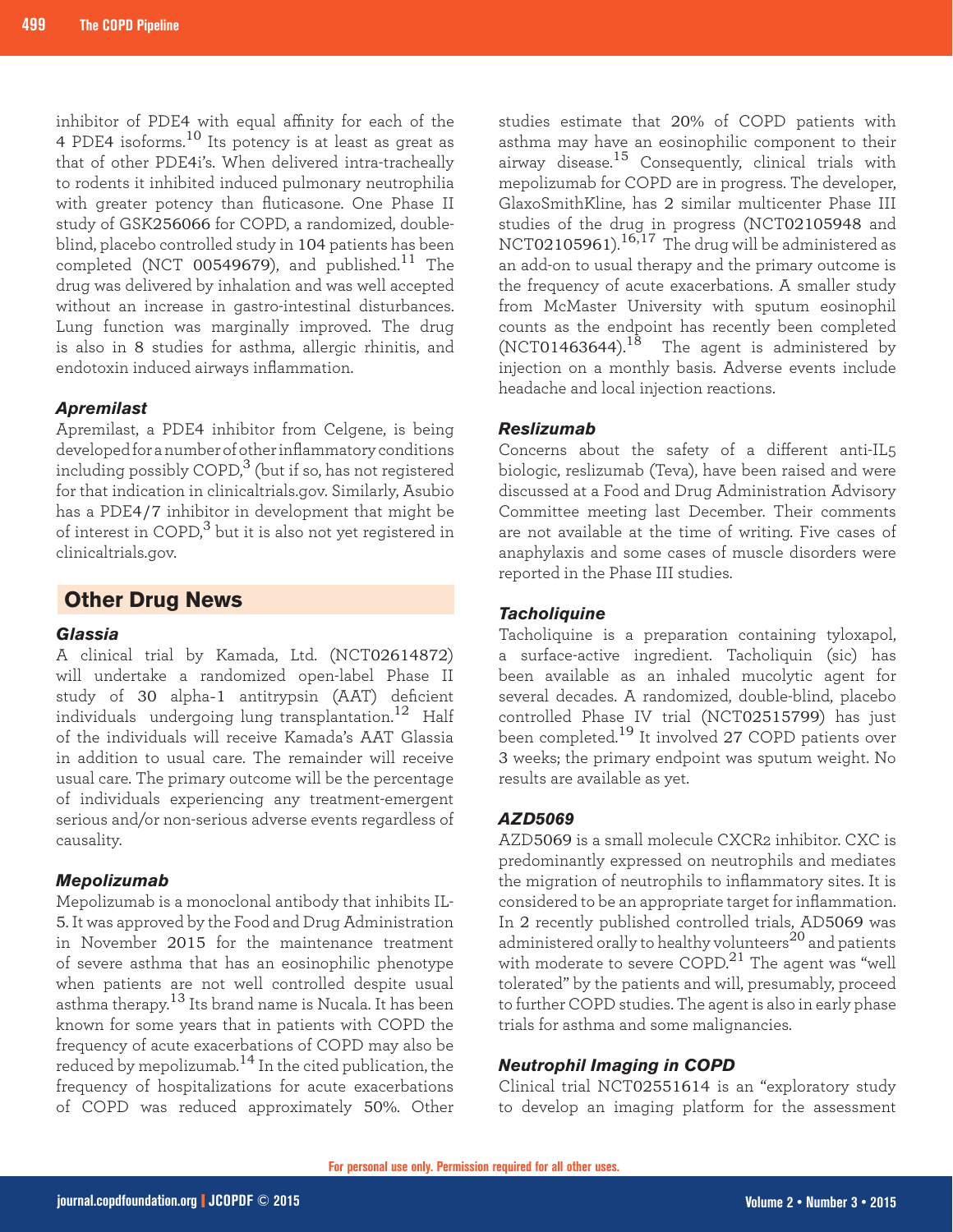of whole lung neutrophil retention."<sup>22</sup> The primary objective of the study is to quantify and compare neutrophil retention in the lungs of lipopolysaccharidechallenged healthy individuals, or saline-challenged healthy individuals and individuals with stable COPD. The Phase I study will consist of 1 week with the primary outcome being the uptake of labelled neutrophils in the lung as assessed by single-photon emission tomography (SPECT).

#### *A Universal Influenza Vaccine?*

Broadly neutralizing human antibodies which target the highly conserved hemagglutinin stem of the influenza virus have recently been identified. This raises the possibility that a universally protective influenza vaccine may be feasible. A recent report discusses this concept.<sup>23</sup>

#### *New Developments in Inhaler Devices*

The number of inhaler devices has increased substantially in recent years but little research has shown whether the clinical outcomes of their use have improved. A recent review of 30 trials that compared inhaler devices showed that "the only well-documented effect was found for the Respimat® Soft MistTM Inhaler, which achieves a more than 3-fold lowering of the oncedaily tiotropium dose through increased performance of the inhaler device." Otherwise, "new inhaler devices may improve patient satisfaction but do not lead to demonstrable improvements in clinical efficacy."<sup>24</sup>

#### *Chiesi's Fixed Triple*

Chiesi's fixed triple consisting of budesonide/ formoterol/glycopyrronium (200/12/25mcg) twice daily will be compared to Ultibro®, the fixed combination of indacaterol/glycopyrronium (85/43mcg) once daily  $(NCT02579850).^{25}$  A total of 1534 patients with severe or very severe COPD will be recruited to a 1 year study, the primary outcome being the rate of moderate to severe acute exacerbations of COPD.

#### **Acknowledgements**

Many of the items in this report are due to the generous support of Johan Karlberg, MD, PhD and his e-publication *Clinical Trials Magnifier Weekly*.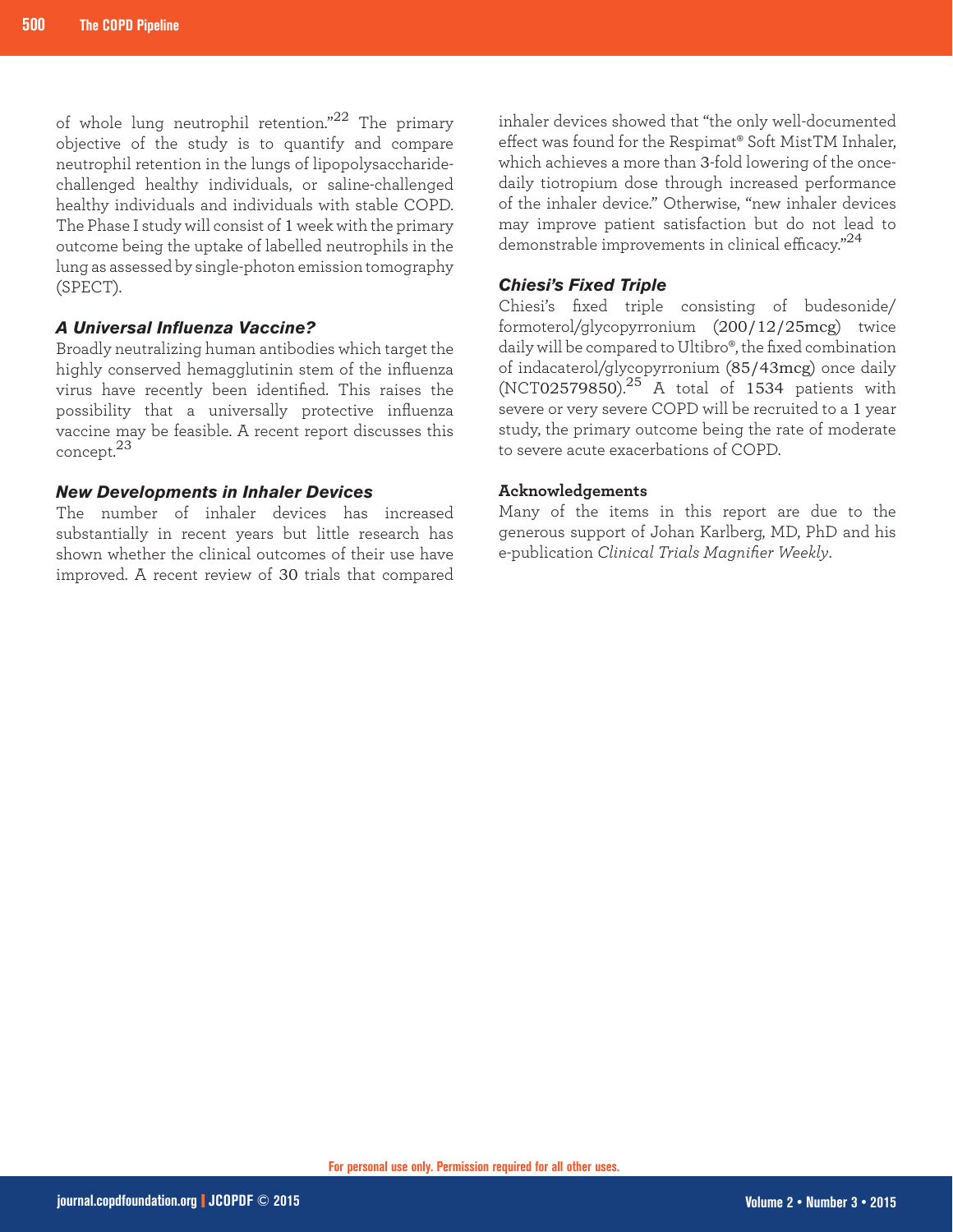### **References**

- Goudie AR, Lipworth BJ, Hopkinson PJ, Wei L, Struthers AD. 1. Tadalafil in patients with chronic obstructive pulmonary disease: a randomised, double-blind, parallel-group, placebo-controlled trial. *Lancet Respir Med*. 2014;2:293–300.
- 2. Lederer DJ, Bartels M, Schluger N, et al. Sildenafil for chronic obstructive pulmonary disease: a randomized crossover trial. *COPD*. 2012;9(3):268- 275. doi: http://dx.doi.org/10.3109/15412555.2011.651180.
- Page CP. Phosphodiesterase inhibitors for the treatment of asthma 3. and chronic obstructive pulmonary disease. *Int Arch Allergy Immunol*. 2014;165:152–164. doi: http://dx.doi.org/10.1159/000368800
- RPL554. Verona Pharmaceuticals website. http://www.veronaph 4. arma.com/joomla/index.php/products/lead-drug-rpl554. Published 2015. Accessed January 2015.
- Franciosi LG, Diamant Z, Banner KH, et al. Efficacy and safety of 5. RPL554, a dual PDE3 and PDE4 inhibitor, in healthy volunteers and in patients with asthma or chronic obstructive pulmonary disease: findings from four clinical trials. *Lancet Respir Med*. 2013;1:714–727.
- 6. National Institutes of Health, National Library of Medicine. The effects of RPL554 on top of standard COPD reliever medications. *Clinical Trials*. Gov website. https://clinicaltrials.gov/ct2/result s?term=NCT02542254&Search=Search Updated November 2015. Accessed January 2016.
- 
- Otsuka Group. Pipeline information. Otsuka Pharmaceuticals 7. website. https://www.otsuka.com/en/rd/pharmaceuticals/pipeli ne/pdf.php?financial=391 Published September 30, 2015. Accessed January 2016.
	-
- 8. Moretto N, Caruso P, Bosco R,et al. CHF6001I: A novel highly potent and selective phosphodiesterase 4 inhibitor with robust anti-inflammatory activitiy and suitable for topical pulmonary administration. *J Pharmacol Exp Ther.* 2015;352 (3):559-567. doi: http://dx.doi.org/10.1124/jpet.114.220541 .
- 9. National Institutes of Health, National Library of Medicine. A study to investigate the safety, tolerability and pharmacokinetics of inhaled CHF6001 (CHF6001ext).Clinical Trials.gov website. https://clinicaltrials.gov/ct2/show/NCT02386761?term=NCT02 386761&rank=1 Updated March 2015. Accessed January 2016.
- 10. Tralau-Stewart CJ, Williamson RA, Nials AT, et alGSK256066 an exceptionally high-affinity and selective inhibitor of phosphodiesterase 4 suitable for administration by inhalation: n vitro, kinetic and in vivo characterization. *J Pharmacol Exp Ther*. 2011;337(1):145-154.
	- doi: http://dx.doi.org/10.1124/jpet.110.173690
- 11. Watz H, Mistry SJ, Lazaar AL for the IPC101939 investigators. Safety and tolerability of the inhaled phosphodiesterase 4 inhibitor GSK256066 in moderate COPD. *Pulm Pharmacol Ther.* 2013;26 (5):588-595. doi:http://dx.doi.org/10.1016/j.pupt.2013.05.004.
- 12. National Institutes of Health, National Library of Medicine. Study to evaluate the safety and efficacy of intravenous Glassia® treatment in lung transplantation. Clinical Trials.gov website. https://clinicaltrials.gov/ct2/show/NCT02614872?term=NCT02 614872&rank=1

Published November 2015. Accessed January 2016.

- 13. FDA approves Nucala to treat severe asthma [news release]. Silver Spring, Maryland. U.S. Food and Drug Administration; November 4, 2015. http://www.fda.gov/newsevents/newsroom/ pressannouncements/ucm471031.htm Accessed January 2016.
- 14. Siva R, Green CE, Brightling M, et al. Eosinophilic airway inflammation and exacerbations of COPD: a randomised controlled trial. *Eur Respir J*. 2007;29(5):906-913 doi: http://dx.doi.org/10.1183/09031936.00146306
- 15. National Institutes of Health, National Library of Medicine. Mepolizumab in chronic obstructive pulmonary diseases (COPD) with eosinophilic bronchitis. Clinical Trials.gov website.https:// clinicaltrials.gov/ct2/show/NCT01463644?term=mepolizumab& cond=COPD&rank=1

Updated September 2015. Accessed January 2016.

- 16. National Institutes of Health, National Library of Medicine. Study to evaluate efficacy and safety of mepolizumab for frequently exacerbating chronic obstructive pulmonary disease (COPD) patients. Clinial Trials.gov website. https://clinicaltrials. gov/ct2/show/NCT02105948?term=NCT02105948&rank=1 Updated December 2015. Accessed January 2016.
- 17. National Institutes of Health, National Library of Medicine. Efficacy and safety of mepolizumab as an add-on treatment in chronic obstructive pulmonary disease (COPD). Clinical Trials.gov website. https:// clinicaltrials.gov/ct2/show/NCT02105961?term=Efficacy+and+safety+o f+mepolizumab+as+an+addon+treatment+in+chronic+obstructive+pulmo nary+disease+%28COPD%29.&rank=1

Updated Decenber 2015. Accessed January 2016.

- 18. National Institutes of Health, National Library of Medicine. Mepolizumab in chronic obstructive pulmonary diseases (COPD) with eosinophilic bronchitis. Clinical Trials.gov website. https:// clinicaltrials.gov/ct2/show/NCT01463644 Updated September 2015. Accessed January 2015.
- 19. National Institutes of Health, National Library of Medicine. Mucolytic effectiveness of tacholiquine ® in chronic bronchitis (TACHO-COPD) Clinical Trials.gov website. https://clinicaltrial s.gov/ct2/show/NCT02515799?term=NCT02515799&rank=1 Updated September 2015. Accessed January 2016.
- 20. Jurcevic S, Humfrey C, Uddin M, Warrington S, Larsson B, C Kee. The effect of a selective CXCR2 antagonist (AZD5069) on human blood neutrophil count and innate immune functions. *Br J Clin Pharmacol*. 2015;80(6):1324-1336. doi: http://dx.doi.org/10.1111/bcp.12724
- 21. Kirsten AM, Förster K, Radeczky E, et al. The safety and tolerability of oral AZD5069, a selective CXCR2 antagonist, in patients with moderate-to-severe COPD. *Pulm Pharmacol Ther*. 2015;31:36-41. doi: http:dx.doi.org/10.1016/j.pupt.2015.02.001
- National Institutes of Health, National Library of Medicine. 22. Neutrophil imaging in healthy subjects following lipopolysaccharide or saline challenge and in subjects with chronic obstructive pulmonary disease. Clinical Trials.gov website. https://clinicaltrials.gov/ct2/show/NCT02551614?ter m=NCT+02551614&rank=1

Updated September 2015. Accessed January 2016.

Crunkhorn S. Influenza: Towards a universal vaccine. *Nat Rev*  23.*Drug Dis*. 2015;14,680. doi: http://dx.doi.org/10.1038/nrd4755